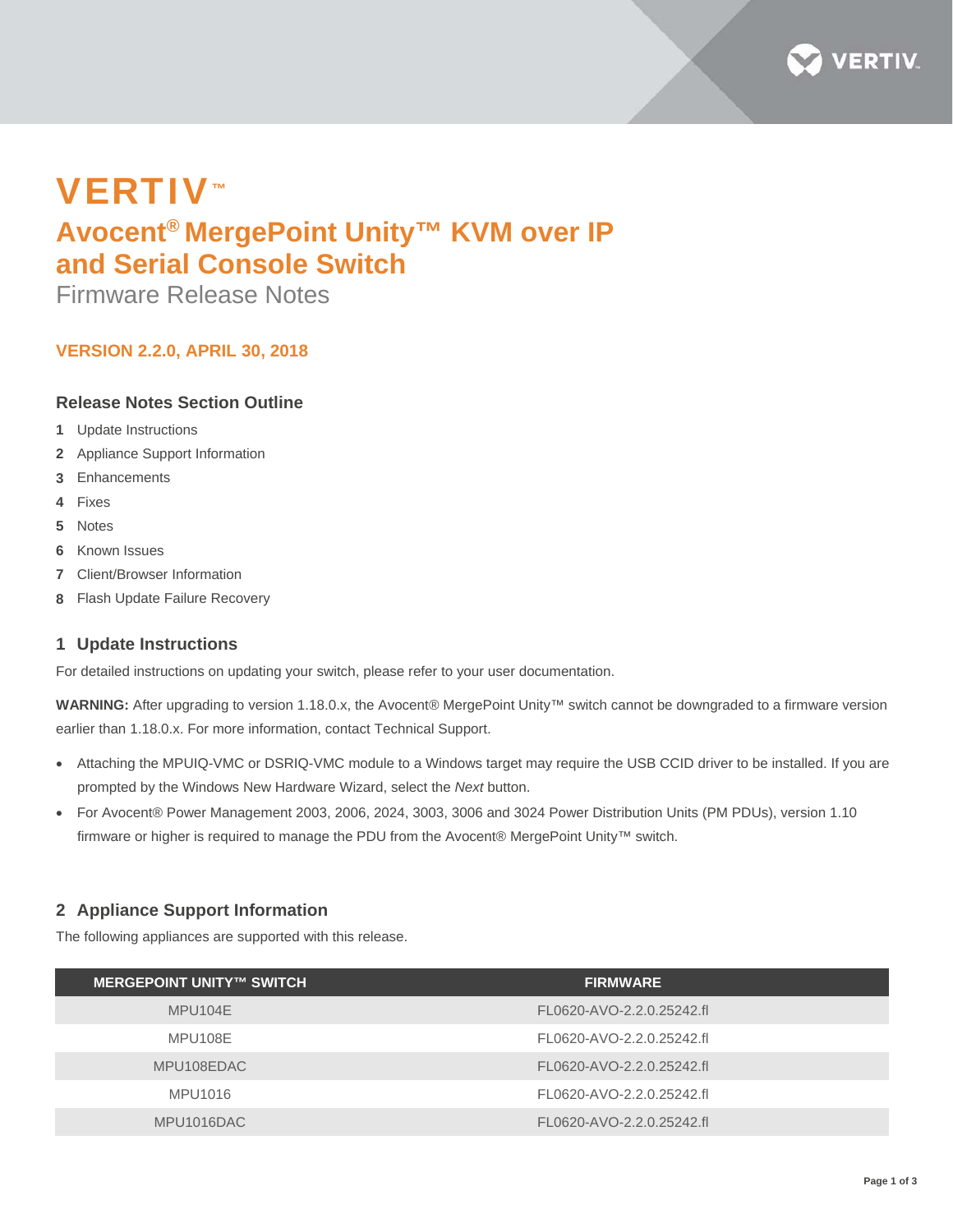

| <b>MERGEPOINT UNITY™ SWITCH</b> | <b>FIRMWARE</b>           |
|---------------------------------|---------------------------|
| MPU2016                         | FL0620-AVO-2.2.0.25242.fl |
| MPU2016DAC                      | FL0620-AVO-2.2.0.25242.fl |
| MPU2032                         | FL0620-AVO-2.2.0.25242.fl |
| MPU2032DAC                      | FL0620-AVO-2.2.0.25242.fl |
| MPU4032                         | FL0620-AVO-2.2.0.25242.fl |
| MPU4032DAC                      | FL0620-AVO-2.2.0.25242.fl |
| MPU8032                         | FL0620-AVO-2.2.0.25242.fl |
| MPU8032DAC                      | FL0620-AVO-2.2.0.25242.fl |

**NOTE:** For CentOS targets, use a single or dual mouse cursor with AMS disabled.

#### **3 Enhancements**

- On-board Web Interface (OBWI) session pull-down option now includes HTML5
- SNMPv2 option added
- Remote users are now allowed to preempt a local user on a cascaded appliance
- Improved product security

#### **4 Fixes**

- Encryption is now supported for SNMPv3 traps
- The MPUIQ-VMCHS module server name resets to a default name after reboot (L3 #487234-601393331, #487234-524868294)
- Greater than 400 target server limit (L3 #487234-759937016)
- Firefox / IE Java Not Installed message
- Single mouse cursor is not supported on mac clients (L3 #487234-767855963)

## **5 Notes**

If the appliance is going to be enrolled in the Avocent® DSView™ management software, firmware version 2.2.0 requires Avocent® MergePoint Unity™ switch plug-in version 2.2.0.

#### **6 Known Issues**

Sharing with stealth must be enabled to share HTML5 sessions.